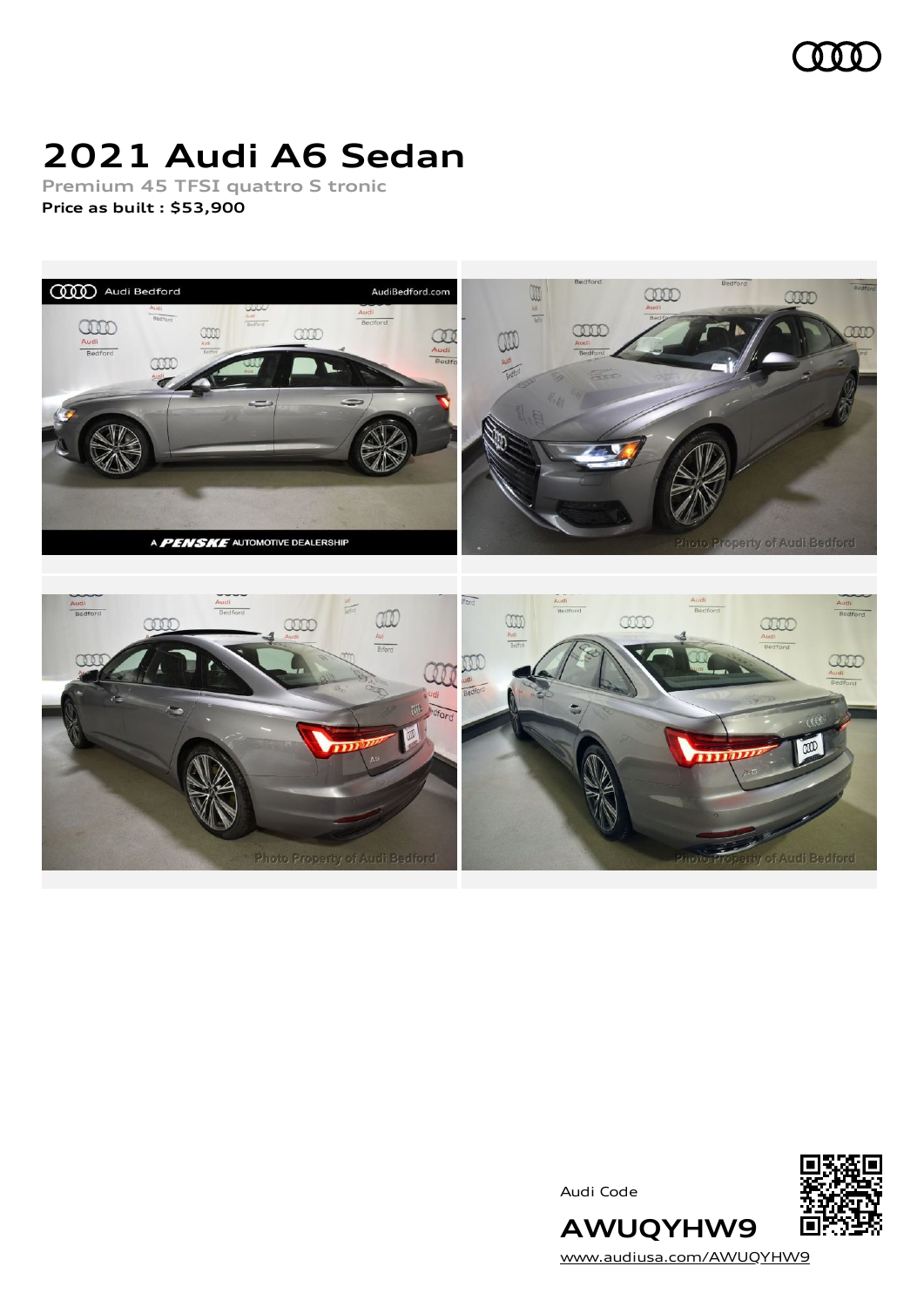**Audi 2021 Audi A6 Sedan** Premium 45 TFSI quattro S tronic

**Price as buil[t](#page-8-0)** \$53,900

### **Exterior colour**

Typhoon Gray metallic

### **Interior colour**

| Seats     | Black with Rock Gray stitching |
|-----------|--------------------------------|
| Dashboard | Black                          |
| Carpet    | Black                          |
| Headliner | Moon Silver                    |



### **Further Information**

| Type of vehicle | Used car    |
|-----------------|-------------|
| Mileage         | 9,402 miles |
| Warranty        | No          |
|                 |             |

#### **Technical Specifications**

| Engine type                  | 2.0-liter four-cylinder                       |
|------------------------------|-----------------------------------------------|
| stroke                       | Displacement/Bore and 1,984/82.6 x 92.7 cc/mm |
| Max. output                  | 248 HP                                        |
| Torque                       | 273 lb-ft@rpm                                 |
| Top track speed              | $130$ mph                                     |
| Acceleration (0 - 60<br>mph) | 6.1 seconds                                   |
| Recommended fuel             | Premium                                       |

#### **Audi Code** AWUQYHW9

**Your configuration on www.audiusa.com** [www.audiusa.com/AWUQYHW9](https://www.audiusa.com/AWUQYHW9)

**Commission number** c68e57590a0e0a17364d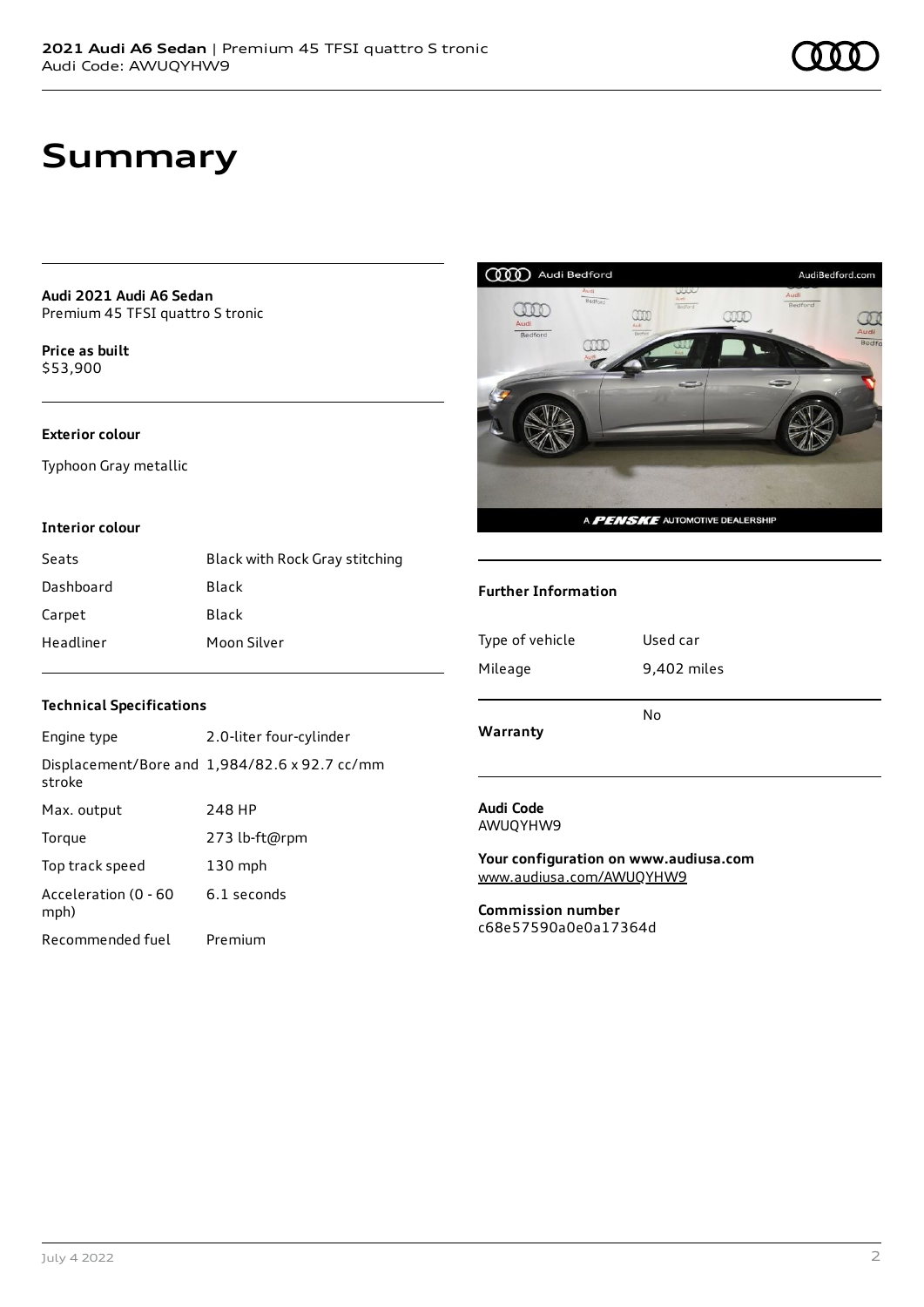

# **Standard features**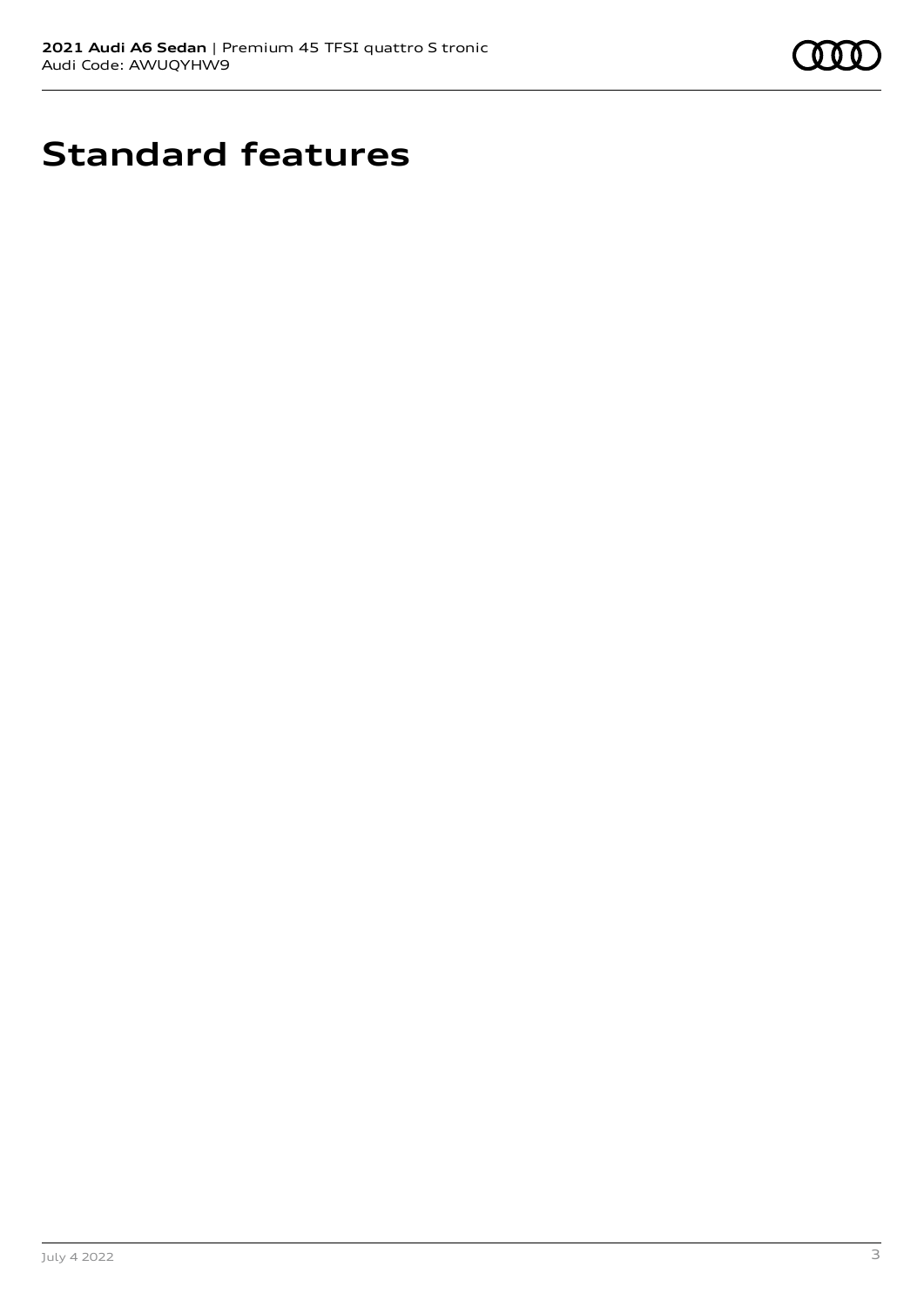2021 Audi A6 quattro

AUDI CERTIFIED, BLACK OPTIC SPORT PACKAGE, CONVENIENCE PACKAGE, Audi Phone Box with Wireless Charging, Audi Side Assist with Pre Sense Rear, Audi Virtual Cockpit, Black Optic Exterior Package, Black Optic Sport Package, Convenience Package, Heated 3-Spoke Multifunction Steering Wheel, Radio: MMI Navigation Plus with MMI Touch, Sport Suspension (20mm Drop), Top View Camera System with Virtual 360 View, Wheels: 20 Bi-Color 5-V-Spoke-Design. CARFAX One-Owner. 23/31 City/Highway MPG Certified. Audi Certified pre-owned Details:

\* Transferable Warranty

\* 300+ Point Inspection

\* Includes 24/7 Roadside Assistance emergency towing, collision, jump start, flat tire change, emergency fuel service, lock-out service, extrication service, Audi assist, CARFAX Vehicle History Report and SiriusXM satellite radio complimentary 90 day subscription. If Audi New Vehicle Limited Warranty (NVLW) coverage remains at time of CPO purchase, CPO Limited Warranty Coverage commences upon expiration of NVLW and continues until 5 years from vehicle's original in-service date with no mileage limitation. If NVLW coverage has expired at time of CPO purchase, CPO Limited Warranty coverage commences at time of purchase and continues for 12 months with no mileage limitation. Limited warranty is transferable between private parties.

\* Warranty Deductible: \$0

\* Limited Warranty: 12 Month/Unlimited Mile beginning after new car warranty expires or from certified purchase date

\* Roadside Assistance

\* Vehicle History

Come see our state of the art showroom which is the largest of all Audi dealers in Ohio! Our Service Department is unmatched with more Audi Certified technicians than any other Audi dealer in the Buckeye state! Get your service appointment placed sooner with Audi Bedford! For your convenience, we have one of the largest fleet of Audi loaner vehicles in the state for you to use while we service your vehicle. Call our friendly staff today to learn about our latest Audi specials, demo a car, get details on any vehicle, request a brochure, discuss your trade-in or even talk financing on your next car. We are here to help you. Still deciding on which Audi you'd like to be driving? Are you comparing lease programs or internet specials? Maybe you simply want the best price on a new or used car? For all of this and more, look no further than Audi Bedford. Our team of Audi Brand Specialists are professionals and pride themselves on offering you a no-pressure environment, with the quality you expect from a Penske Automotive dealership. We look forward to helping you with your next purchase! -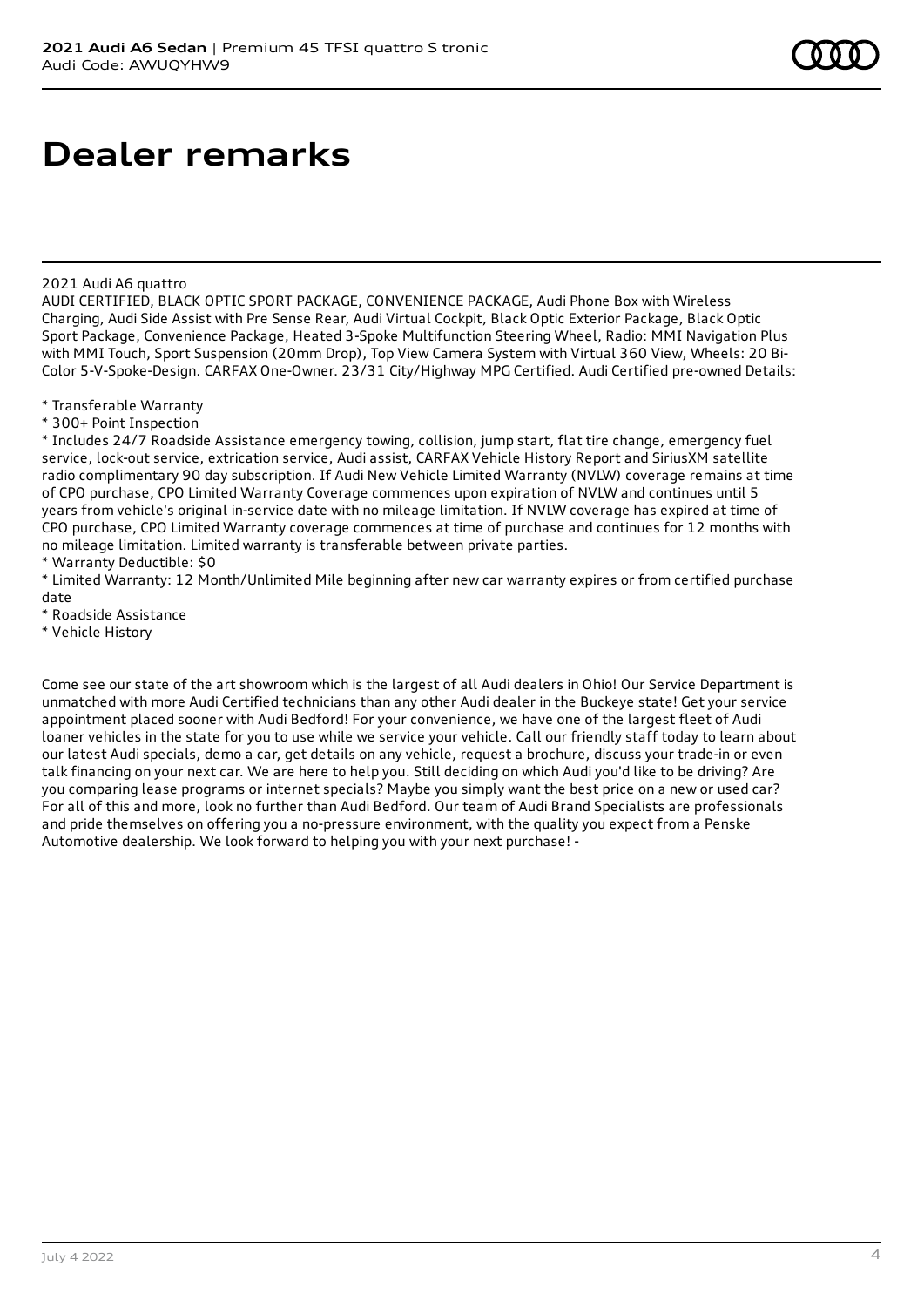# **Technical Specifications**

### **Engineering | Performance**

| Engine type                                 | 2.0-liter four-cylinder                                        | Steer          |
|---------------------------------------------|----------------------------------------------------------------|----------------|
| Power Level                                 | 45                                                             |                |
| Max. output                                 | 248 HP                                                         | Turni<br>to-cu |
| Displacement                                | 2.01                                                           | Steer          |
| Torque                                      | 273 lb-ft@rpm                                                  |                |
| Valvetrain                                  | 16-valve DOHC with Audi valvelift<br>and variable valve timing | Susp           |
| Acceleration (0 - 60<br>mph)                | 6.1 seconds                                                    | Front          |
| Engine block                                | Cast-iron                                                      | Rear           |
| Induction/fuel injection Turbocharged/TFSI® |                                                                |                |
| Cylinder head                               | Aluminum-alloy                                                 | Optic          |
| stroke                                      | Displacement/Bore and 1,984/82.6 x 92.7 cc/mm                  |                |
| Top track speed                             | 130 mph                                                        | <b>Brak</b>    |
|                                             |                                                                |                |

### **Electrical system**

Hybrid system battery 12-volt Mild Hybrid Electric Vehicle (MHEV) technology with recuperation

### **Transmission | Drivetrain**

| Drivetrain type | quattro <sup>®</sup> all-wheel drive with ultra <sup>®</sup><br>technology |
|-----------------|----------------------------------------------------------------------------|
| Transmission    | Seven-speed S tronic <sup>®</sup> dual-clutch<br>automatic transmission    |

| <b>Steering</b>                            |                                                                                            |
|--------------------------------------------|--------------------------------------------------------------------------------------------|
| Steering type                              | Electromechanical progressive<br>steering system                                           |
| Turning diameter, curb- 36.4 ft<br>to-curb |                                                                                            |
| Steering ratio                             | 12.1:1                                                                                     |
| Suspension                                 |                                                                                            |
| Front axle                                 | Five-link front independent steel<br>spring suspension                                     |
| Rear axle                                  | Five-link rear independent steel<br>spring suspension                                      |
| Optional                                   | Sport suspension (-20mm ride<br>height)                                                    |
| <b>Brakes</b>                              |                                                                                            |
| <b>Front brakes</b>                        | 13.3 (ventilated disc) in                                                                  |
| Rear brakes                                | 13.0 (ventilated disc) in                                                                  |
| Parking brake                              | Electromechanical                                                                          |
| <b>Body</b>                                |                                                                                            |
| Material                                   | Lightweight technology-multi-<br>material construction (steel and<br>aluminum composition) |
| Corrosion protection                       | Multistep anti-corrosion protection                                                        |
| <b>Warranty   Maintenance</b>              |                                                                                            |
| Warranty                                   | 4-year/50,000-mile Audi New                                                                |

Vehicle Limited Warranty

## **(1/2)**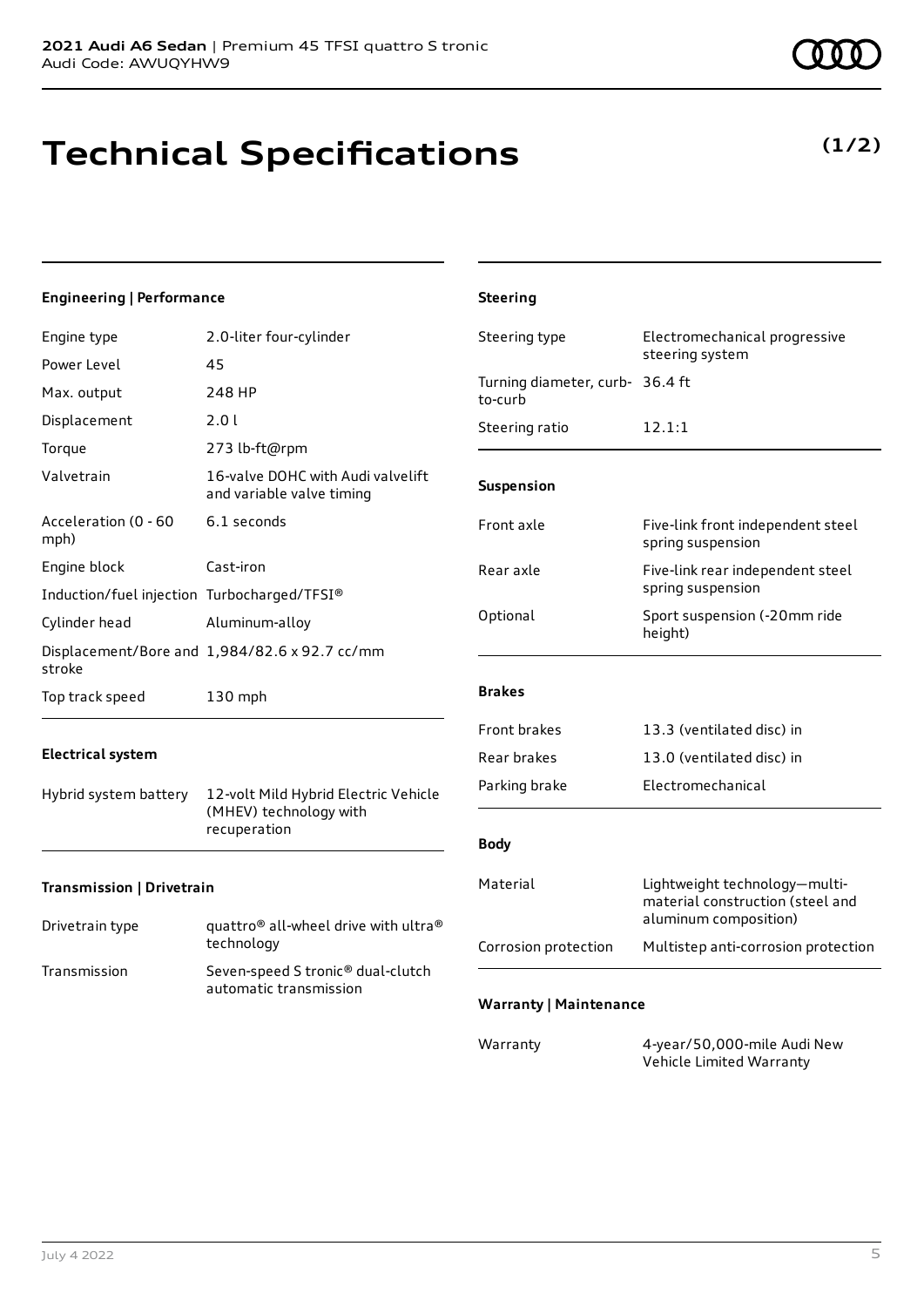# **Technical Specifications**

### **Exterior Measurements**

| Height                           | 57.4 in   |
|----------------------------------|-----------|
| Overall width without<br>mirrors | 74.3 in   |
| Length                           | 194.4 in  |
| Wheelbase                        | 115.1 in  |
| Drag coefficient                 | $0.29$ Cw |
| Overall width with<br>mirrors    | $83.1$ in |
| Track rear                       | 63.7 in   |
| <b>Track front</b>               | 64.2 in   |
| Curb weight                      | 4,101 lb  |

#### **Interior measurements**

| Seating capacity                          | 5                    |
|-------------------------------------------|----------------------|
| Shoulder room, rear                       | 56.5 in              |
| Head room with front<br>sunroof           | 38.0 in              |
| Leg room, rear                            | 37.4 in              |
| Shoulder room, front                      | 57.8 in              |
| Head room with rear<br>sunroof            | 38.1 in              |
| Leg room, front                           | 41.3 in              |
| Cargo volume, rear<br>seatbacks up/folded | 13.7/NA cu ft, cu ft |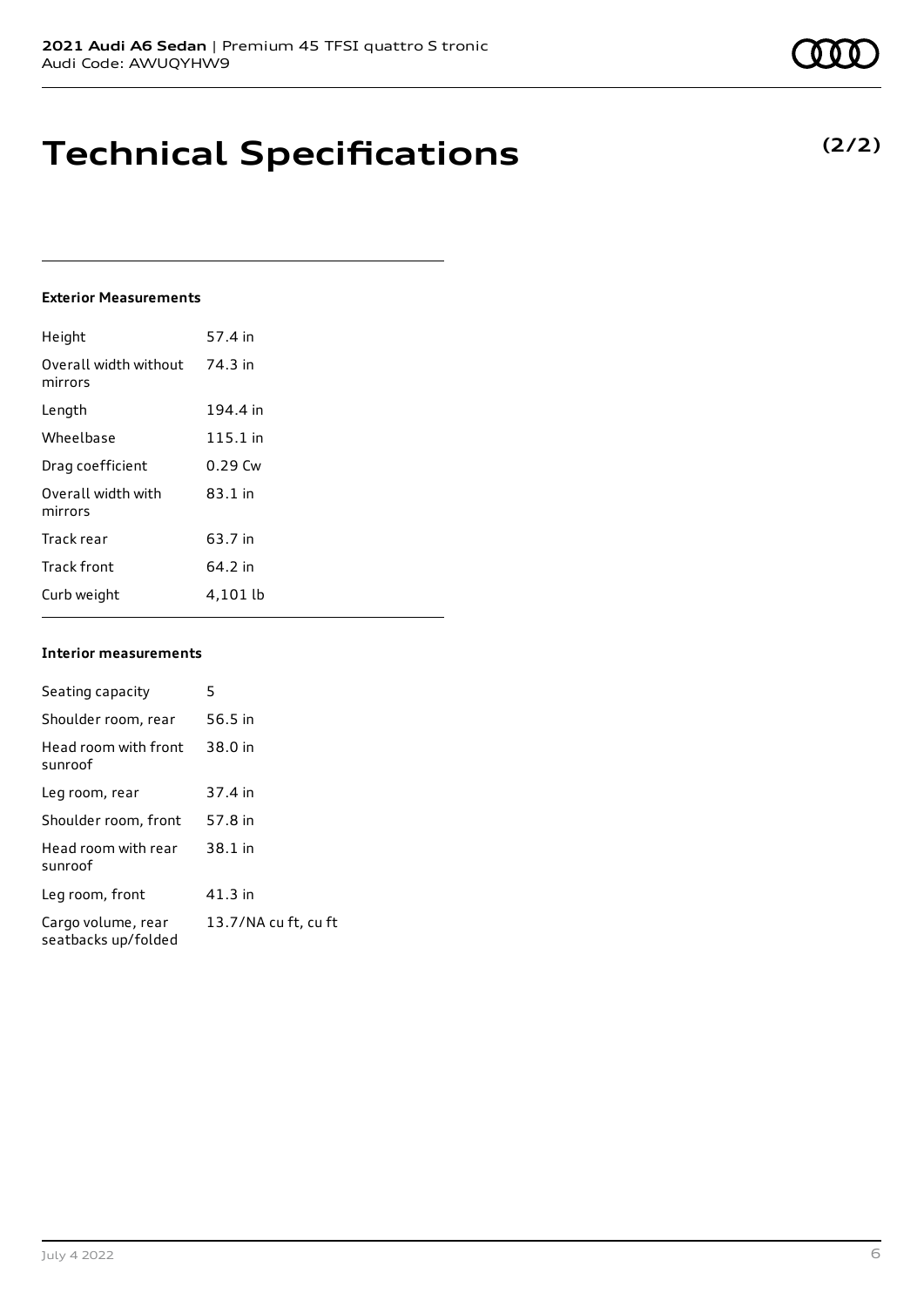# **Consumption- and emission**

### **Consumption by NEDC**

| urban       | 22 mpg |
|-------------|--------|
| extra-urban | 29 mpg |
| combined    | 24 mpg |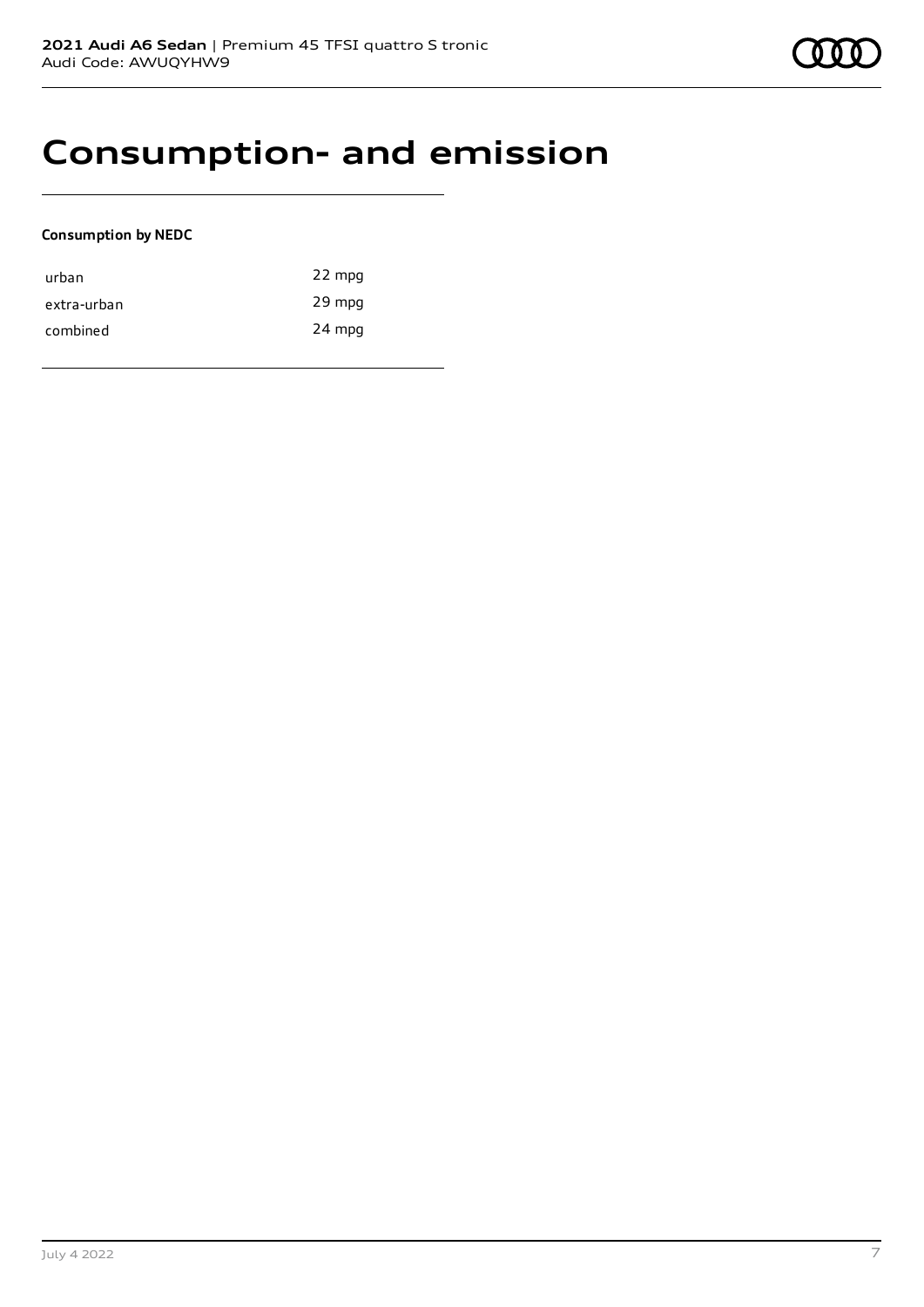# **Contact**

Dealer **Audi Bedford**

19400 Rockside Rd 44146 Bedford OH

Phone: +14402324700 FAX: 4402325354

www: [https://www.bedfordaudioh.com](https://www.bedfordaudioh.com/)